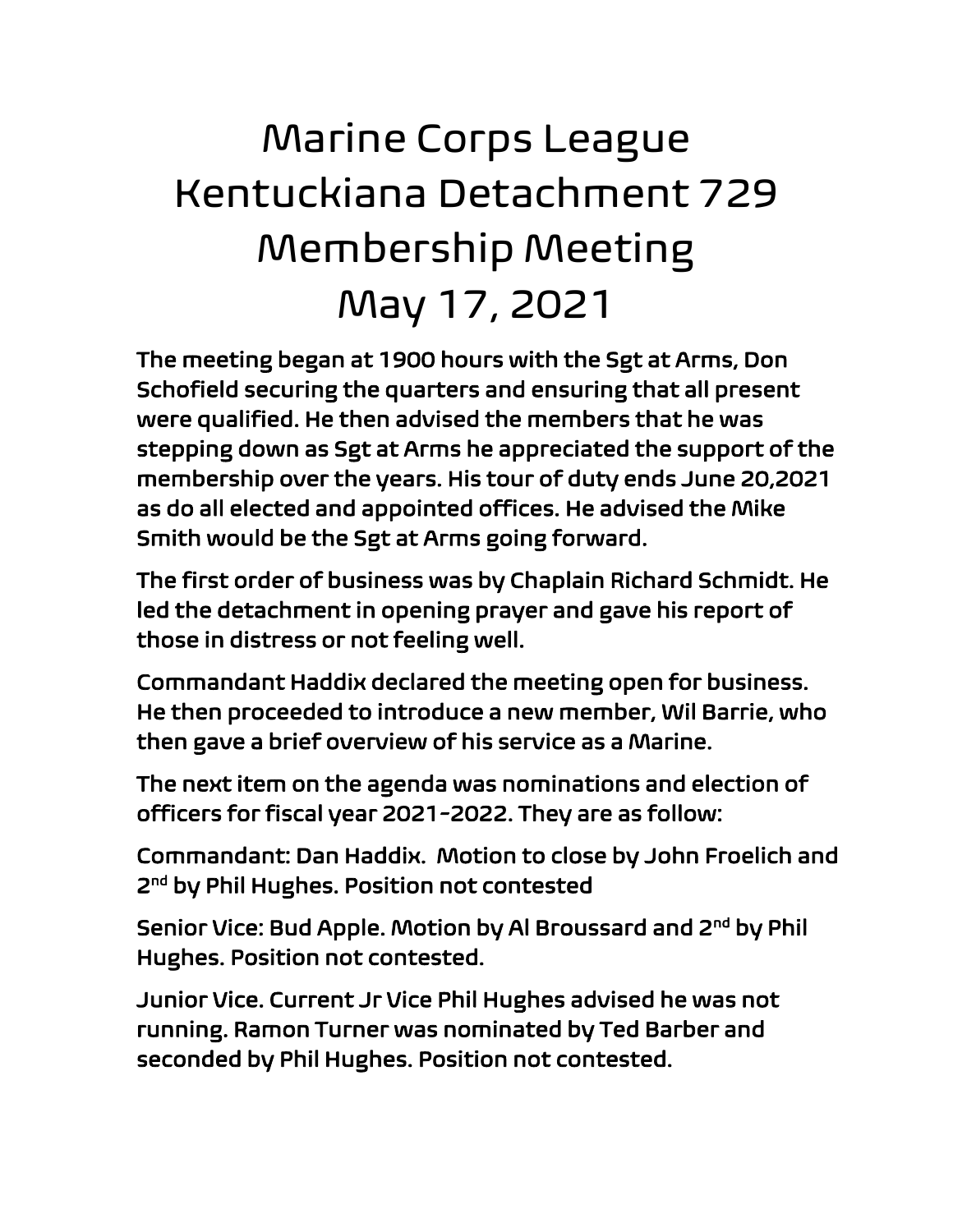Judge Advocate: C J Wychulis. Motion by Bud Apple and 2<sup>nd</sup> by Phil Hughes.

Commandant Dan Haddix thanked Phil Hughes and noted his efforts for the Detachment are not unnoticed.

The new Board was sworn in by past Adjutant Al Broussard. Chaplain Richard Schmidt gave prayer.

Adjutant Ted Barber advised that there will be a social event prior to the June 21 members meeting from 5:00PM to 6:30PM. There will be a cookout at no cost to the members. The Ladies Auxiliary are invited as well. ( there was some comment made at this point about inviting family/ spouses but I do not remember what ) The purpose is to get family members involved as well as to achieve more participation by members.

Quartermaster Report was provided by Mike Rice.

Past Junior Commandant Jerry McCandless gave the update on the Detachment Investments.

Past Adjutant Al Broussard gave his report on the Honors Detail hours and income received, The Year in sight for the Jr ROTC and scholarship. He also commented on the Department and Detachment Marine of the Year. Last, he reported on the Detachment Veterans Day activities.

The Detachment VA volunteer chair had two letters from the VA he read thanking un for the donations.

The Detachment pistol team placed First at the MCL National level.

New Business: There will be a ceremony Memorial Day at the Patriots Peace Memorial May 31. A fallen Detachment member, Troy Longest, will have his name enshrined